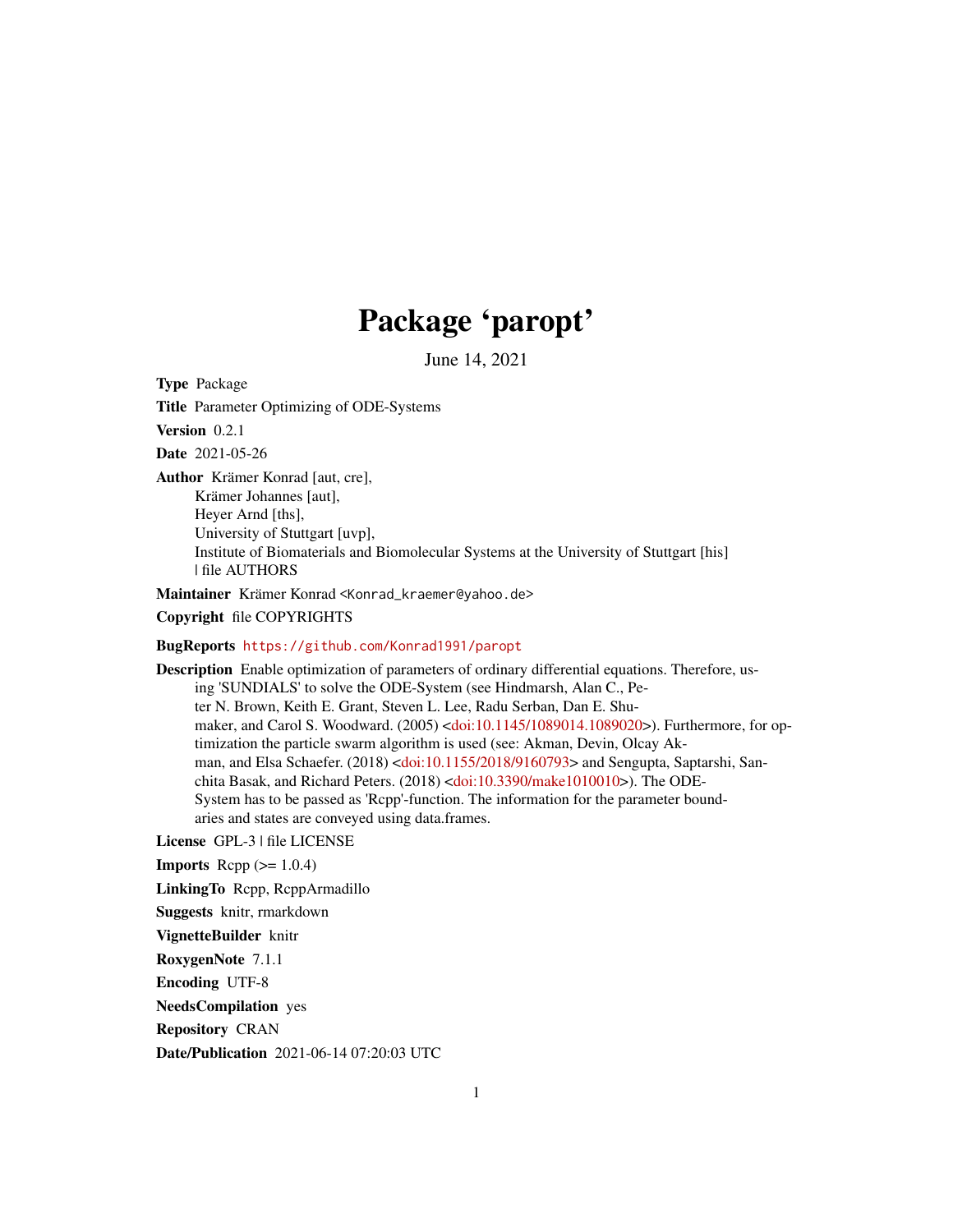### <span id="page-1-0"></span>R topics documented:

| Index |  |
|-------|--|
|       |  |
|       |  |
|       |  |
|       |  |

optimizer *Optimize parameters of ode-systems*

#### Description

Optimize parameters used in an ode equation in order to match values defined in the state-data.frame

#### Usage

```
optimizer(
  integration_times,
 ode_system,
  relative_tolerance,
  absolute_tolerances,
  lb,
  ub,
  states,
 npop,
 ngen,
 error,
  solvertype
)
```
#### Arguments

integration\_times

|                     | a vector containing the time course to solve the ode-system (see Details for more<br>Information)  |
|---------------------|----------------------------------------------------------------------------------------------------|
| ode_system          | the ode-system which will be integrated by the solver (see Details for more<br>Information).       |
| relative_tolerance  |                                                                                                    |
|                     | a number defining the relative tolerance used by the ode-solver.                                   |
| absolute_tolerances |                                                                                                    |
|                     | a vector containing the absolute tolerance(s) for each state used by the ode-<br>solver.           |
| 1 <sub>b</sub>      | a data frame containing the lower bounds for the parameters (see Details for<br>more Information). |
|                     |                                                                                                    |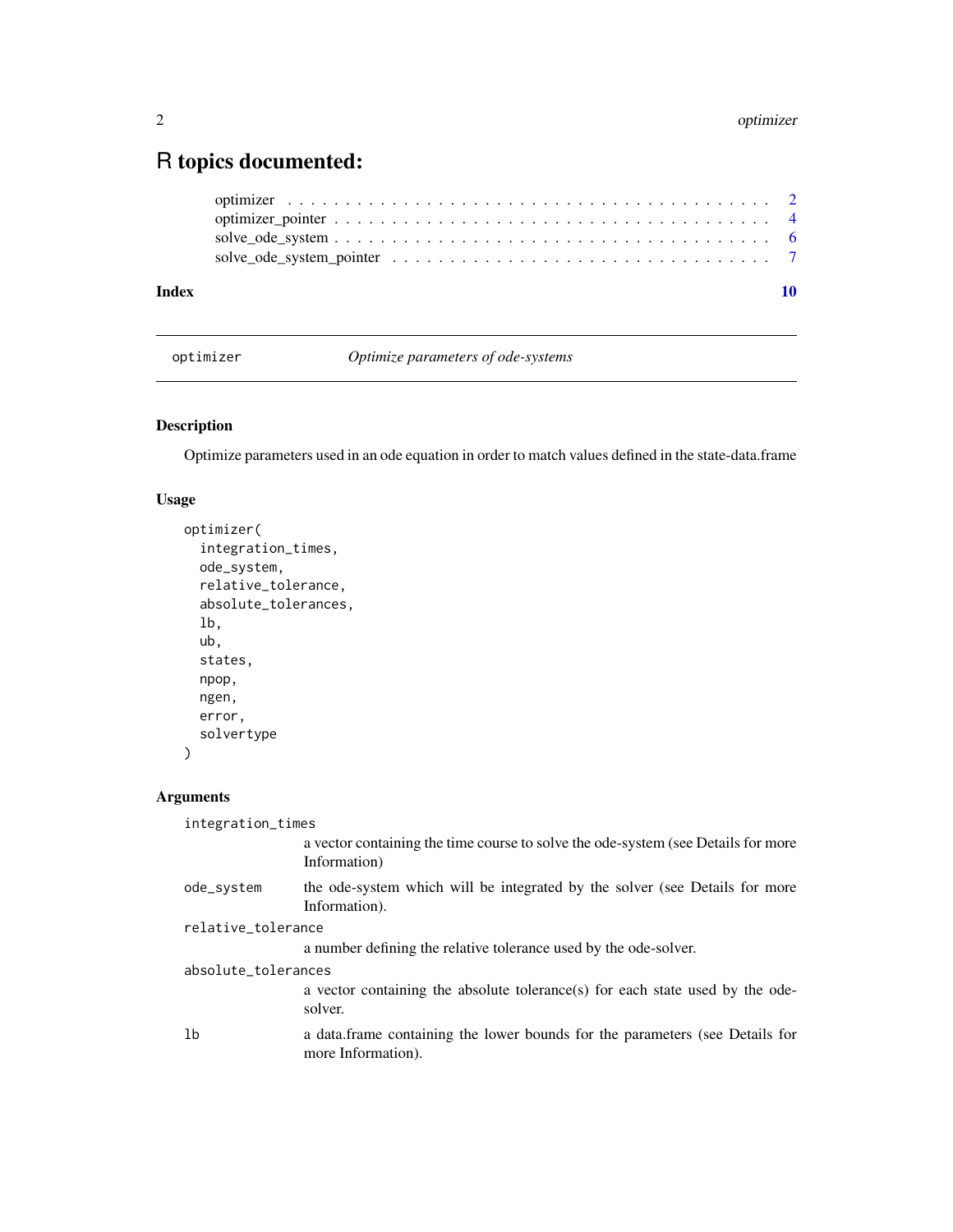#### optimizer 3

| ub         | a data.frame containing the upper bounds for the parameters (see Details for<br>more Information).                        |
|------------|---------------------------------------------------------------------------------------------------------------------------|
| states     | a data frame containing the predetermined course of the states (see Details for<br>more Information).                     |
| npop       | a number defining the number of particles used by the Particle Swarm Optimizer.                                           |
| ngen       | a number defining the number of generations the Particle Swarm Optimizer<br>(PSO) should run.                             |
| error      | a number defining a sufficient small error. When the PSO reach this value opti-<br>mization is stopped.                   |
| solvertype | a string defining the type of solver which should be used (bdf, ADAMS, ERK)<br>or ARK. see Details for more Information). |

#### Details

The vector containing the time course to solve the ode-system should contain the same entries as the time vector in the state-data.frame (it can be also be a different variable instead of time).

The ode system should be a Rcpp-function with a specific signature Rcpp::NumericVector ode(double time, std::vector<double> parameter, Rcpp::NumericVector states). The first entry defines the time point when the function is called. The second argument defines the parameter which should be optimized. There exist two different types of parameters. Parameters can be either constant or variabel. In order to calculate a variable parameter at a specific timepoint the Catmull-Rom-Spline is used. This vector contains the already interpolated parameters at the specific time-point, in the same order as defined in the data.frames containing the lower- and upper-boundaries. The last argument is a vector containing the states in the same order as defined in the data.frame containing the state-information. Thus, it is obligatory that the state-derivates in the ode-system are in the same order defined as in the data.frame. Furthermore, it is mandatory that the function return a Rcpp::NumericVector with the same dimension as the input vector containing the states. The resulting vector has to contain the right hand side of the ode-system.

For constant parameters use only the first row (below the headers) if other parameters are variable use "NA" in the following rows for the constant parameters.

For variable parameters at least four points are needed. If a variable parameter is not available at every time point use "NA" instead.

The two data.frames containg lower and upper-boundaries need the parameter in the same order.

The data.frame containing the state information should hold the time course in the first column. The header-name time is compulsory. The following columns contain the states. Take care that the states are in the same order defined in the ode system. If a state is not available use "NA". This is possible for every time points except the first one. The ode solver need a start value for each state which is extracted from the first row of this file (below the headers).

The error between the solver output and the measured states is the sum of the absolute differences divided by the number of time points. It is crucial that the states are in the same order in the text file cointaining the state-information and in the ode-system to compare the states correctly!

For solving the ode system the SUNDIALS Software is used (https://computing.llnl.gov/projects/sundials). The last argument defines the solver-type which is used during optimization: "bdf", "ADAMS", "ERK" or "ARK". bdf = Backward Differentiation Formulas, ADAMS = Adams-Moulton, ERK =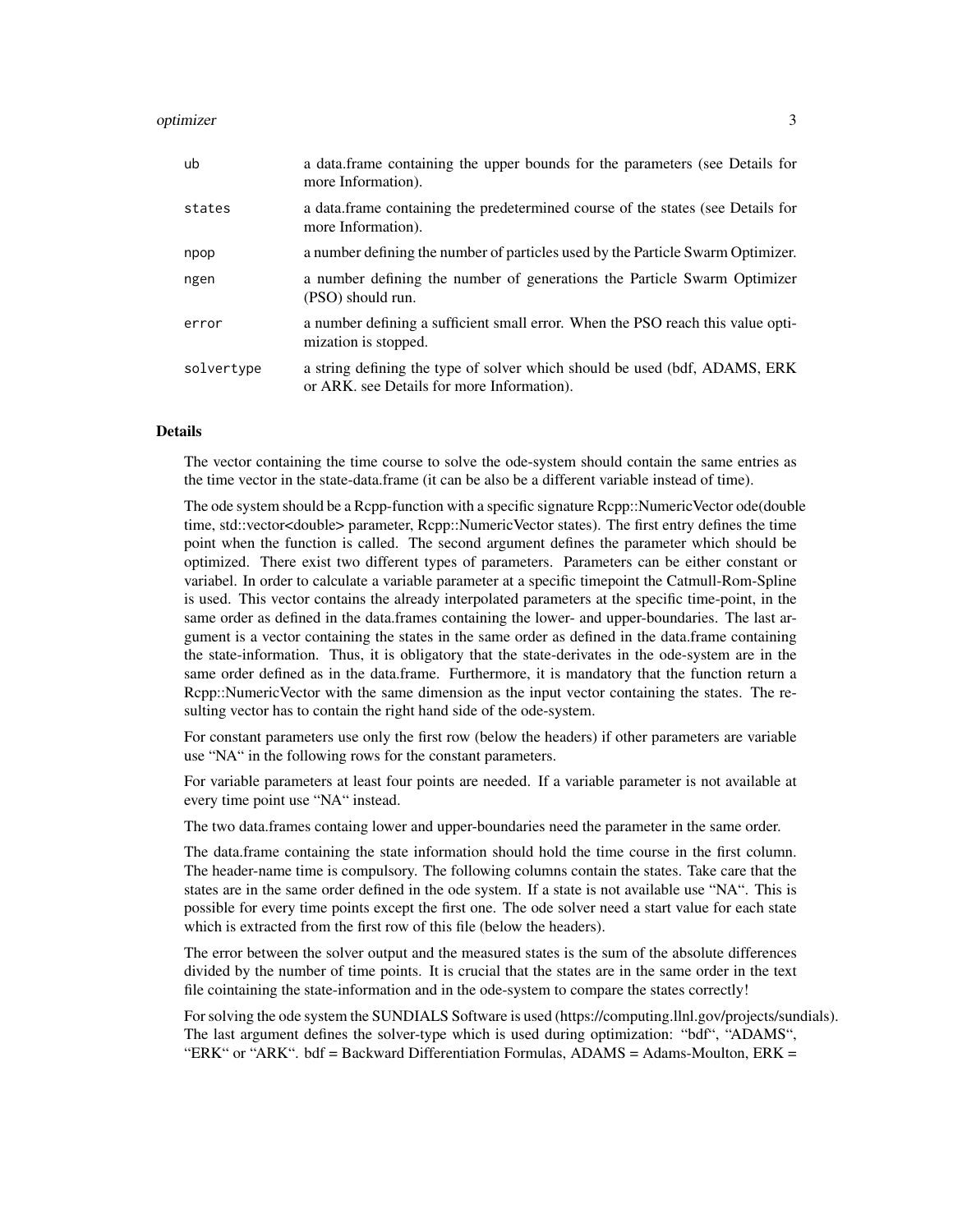explicite Runge-Kutta and ARK = implicite Runge-Kutta. All solvers are used in the NORMAL-Step method in a for-loop using the time-points defined in the text-file containing the states as output-points. The bdf- and ARK-Solver use the SUNLinSol\_Dense as linear solver. Notably here is that for the ARK-Solver the ode system is fully implicit solved (not only part of it).

Examples can be found in the vignette.

optimizer\_pointer *Optimize parameters of ode-systems*

#### Description

Optimize parameters used in an ode equation in order to match values defined in the state-data.frame

#### Usage

```
optimizer_pointer(
  integration_times,
  ode_sys,
  relative_tolerance,
  absolute_tolerances,
  lower,
  upper,
  states,
  npop,
  ngen,
  error,
  solvertype
\mathcal{L}
```
#### Arguments

| integration_times   |                                                                                                    |
|---------------------|----------------------------------------------------------------------------------------------------|
|                     | a vector containing the time course to solve the ode-system (see Details for more<br>Information)  |
| ode_sys             | the ode-system which will be integrated by the solver (see Details for more<br>Information).       |
| relative_tolerance  |                                                                                                    |
|                     | a number defining the relative tolerance used by the ode-solver.                                   |
| absolute_tolerances |                                                                                                    |
|                     | a vector containing the absolute tolerance(s) for each state used by the ode-<br>solver.           |
| lower               | a data.frame containing the lower bounds for the parameters (see Details for<br>more Information). |
| upper               | a data frame containing the upper bounds for the parameters (see Details for<br>more Information). |

<span id="page-3-0"></span>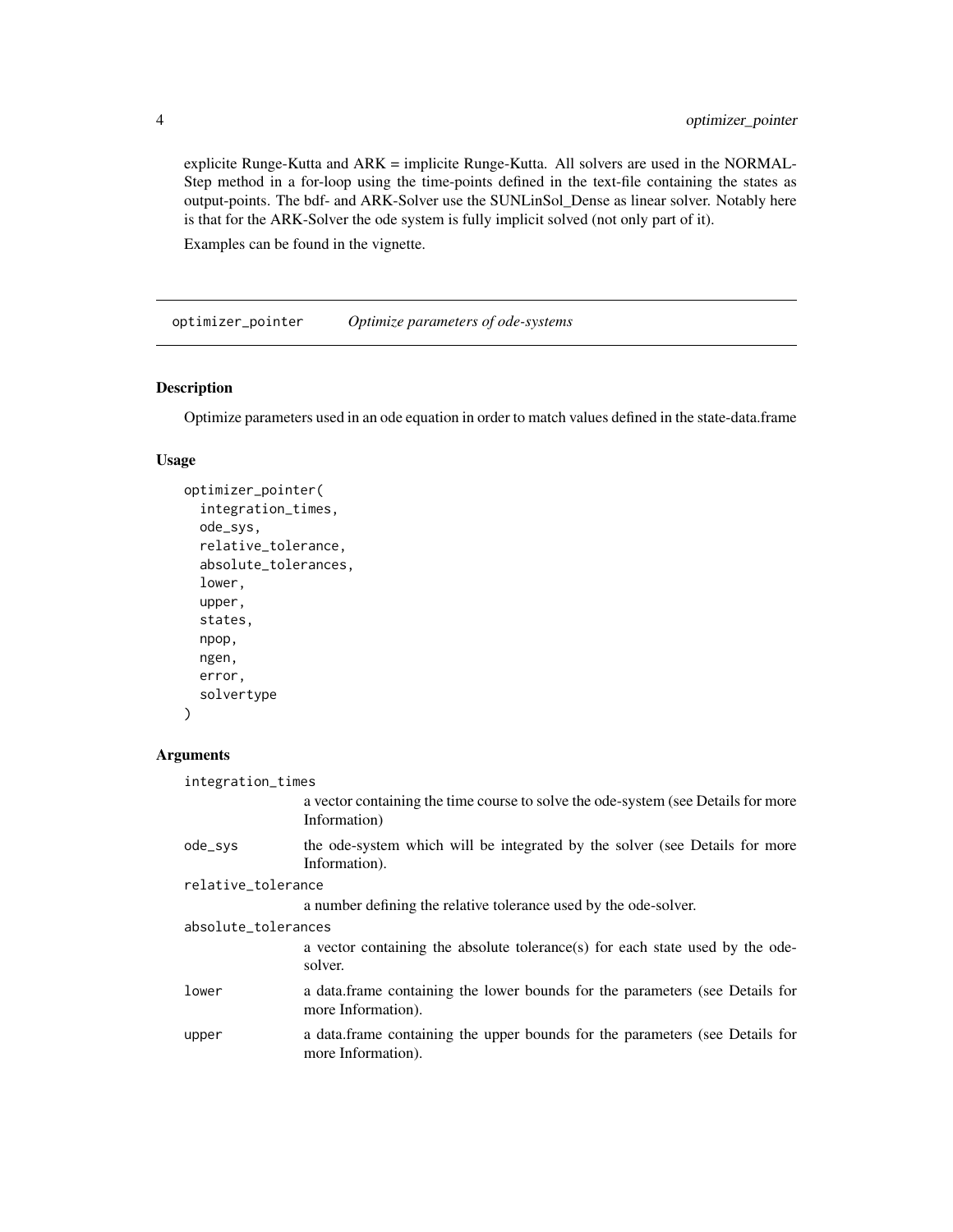| states     | a data frame containing the predetermined course of the states (see Details for<br>more Information).                     |
|------------|---------------------------------------------------------------------------------------------------------------------------|
| npop       | a number defining the number of particles used by the Particle Swarm Optimizer.                                           |
| ngen       | a number defining the number of generations the Particle Swarm Optimizer<br>(PSO) should run.                             |
| error      | a number defining a sufficient small error. When the PSO reach this value opti-<br>mization is stopped.                   |
| solvertype | a string defining the type of solver which should be used (bdf, ADAMS, ERK)<br>or ARK. see Details for more Information). |

#### Details

The vector containing the time course to solve the ode-system should contain the same entries as the time vector in the state-data.frame (it can be also be a different variable instead of time).

The ode system should be of type Rcpp::XPtr<OS>. The OS is predefined in the package. The function should possess the following signature: int ode(double &time, std::vector<double> &parameter, std::vector<double> &states). The first entry defines the time point when the function is called. The second argument defines the parameter which should be optimized. There exist two different types of parameters. Parameters can be either constant or variabel. In order to calculate a variable parameter at a specific timepoint the Catmull-Rom-Spline is used. This vector contains the already interpolated parameters at the specific time-point, in the same order as defined in the data.frames containing the lower- and upper-boundaries. The last argument is a vector containing the states in the same order as defined in the data.frame containing the state-information. Thus, it is obligatory that the state-derivates in the ode-system are in the same order defined as in the data.frame. Within the function the new states have to be saved in the states-vector. Please be aware that when using the approach with the Rcpp::XPtr the optimization is run in parallel. Thus, the function has to be thread-safe (among other things don't use any R Code)!

For constant parameters use only the first row (below the headers) if other parameters are variable use "NA" in the following rows for the constant parameters.

For variable parameters at least four points are needed. If a variable parameter is not available at every time point use "NA" instead.

The two data.frames containg lower and upper-boundaries need the parameter in the same order.

The data.frame containing the state information should hold the time course in the first column. The header-name time is compulsory. The following columns contain the states. Take care that the states are in the same order defined in the ode system. If a state is not available use "NA". This is possible for every time points except the first one. The ode solver need a start value for each state which is extracted from the first row of this file (below the headers).

The error between the solver output and the measured states is the sum of the absolute differences divided by the number of time points. It is crucial that the states are in the same order in the text file cointaining the state-information and in the ode-system to compare the states correctly!

For solving the ode system the SUNDIALS Software is used (https://computing.llnl.gov/projects/sundials). The last argument defines the solver-type which is used during optimization: "bdf", "ADAMS", "ERK" or "ARK". bdf = Backward Differentiation Formulas,  $ADAMS = Adams-Moulton$ ,  $ERK =$ explicite Runge-Kutta and ARK = implicite Runge-Kutta. All solvers are used in the NORMAL-Step method in a for-loop using the time-points defined in the text-file containing the states as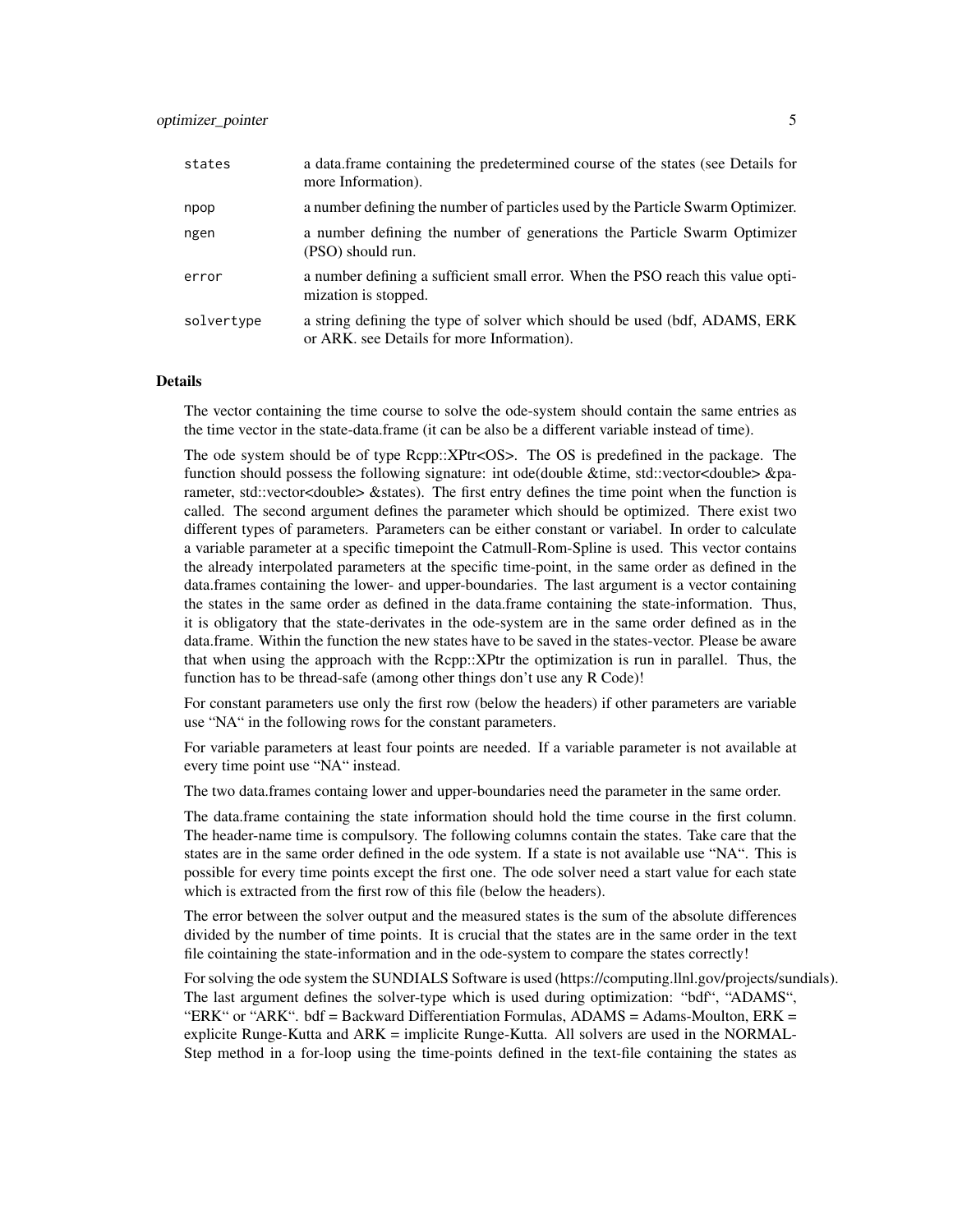output-points. The bdf- and ARK-Solver use the SUNLinSol\_Dense as linear solver. Notably here is that for the ARK-Solver the ode system is fully implicit solved (not only part of it).

Examples can be found in the vignette.

solve\_ode\_system *Solves ode-system and compare result to measured states*

#### Description

Solves ode-system and compare result to measured states

#### Usage

```
solve_ode_system(
  integration_times,
  ode_system,
  relative_tolerance,
  absolute_tolerances,
  start,
 states,
  solvertype
)
```
#### Arguments

| integration_times   |                                                                                                                           |  |
|---------------------|---------------------------------------------------------------------------------------------------------------------------|--|
|                     | a vector containing the time course to solve the ode-system (see Details for more<br>Information)                         |  |
| ode_system          | the ode-system which will be integrated by the solver (see Details for more<br>Information).                              |  |
| relative_tolerance  |                                                                                                                           |  |
|                     | a number defining the relative tolerance used by the ode-solver.                                                          |  |
| absolute_tolerances |                                                                                                                           |  |
|                     | a vector containing the absolute tolerance(s) for each state used by the ode-<br>solver.                                  |  |
| start               | a data frame containing a parameter-set (see Details for more Information).                                               |  |
| states              | a data.frame containing the predetermined course of the states (see Details for<br>more Information).                     |  |
| solvertype          | a string defining the type of solver which should be used (bdf, ADAMS, ERK)<br>or ARK. see Details for more Information). |  |

<span id="page-5-0"></span>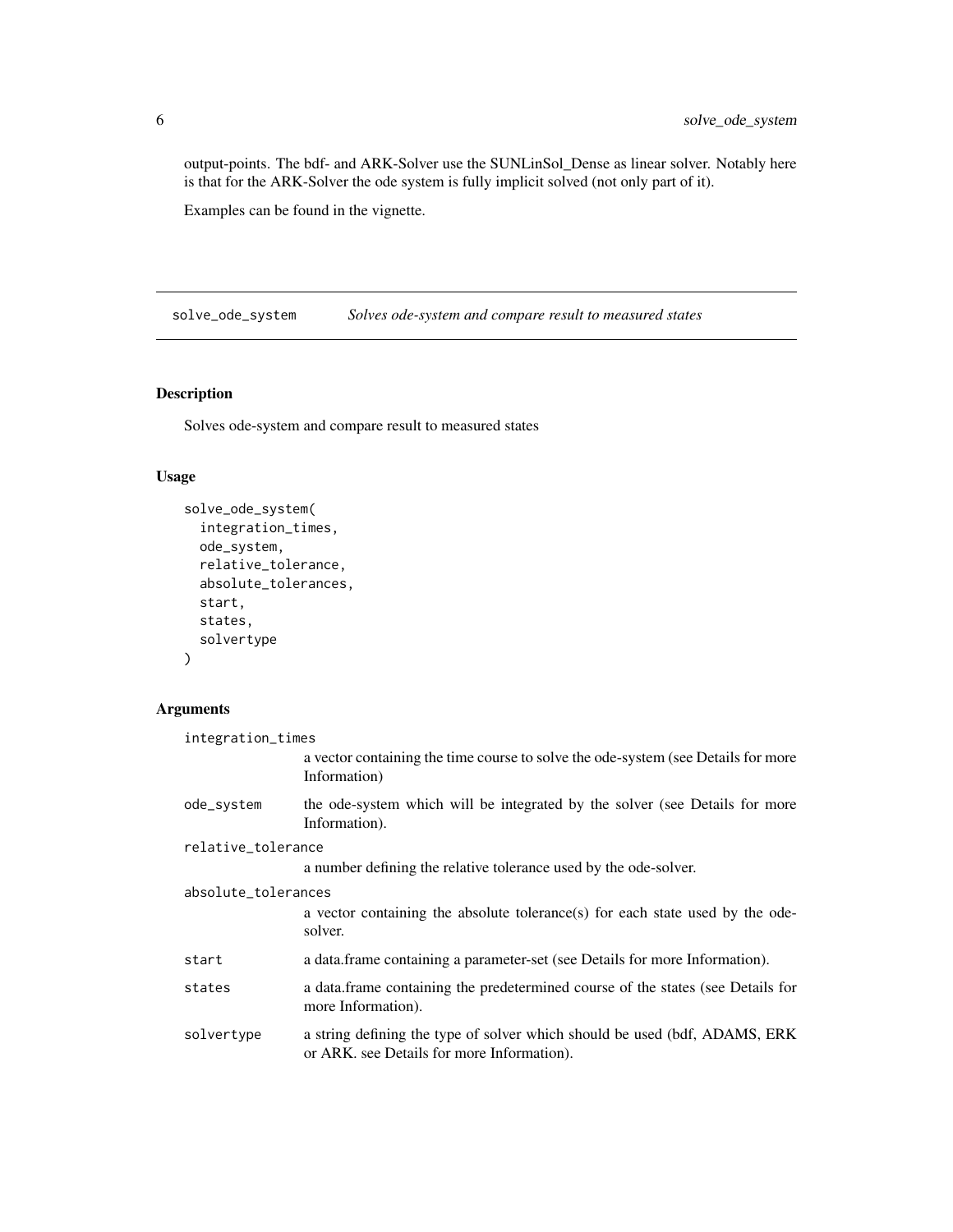#### <span id="page-6-0"></span>Details

The vector containing the time course to solve the ode-system should contain the same entries as the time vector in the state-data.frame (it can be also be a different variable instead of time).

The ode system should be a Rcpp-function with a specific signature Rcpp::NumericVector ode(double time, std::vector<double> parameter, Rcpp::NumericVector states). The first entry defines the time point when the function is called. The second argument defines the parameter which should be optimized. There exist two different types of parameters. Parameters can be either constant or variabel. In order to calculate a variable parameter at a specific timepoint the Catmull-Rom-Spline is used. This vector contains the already interpolated parameters at the specific time-point, in the same order as defined in the data.frames containing the lower- and upper-boundaries. The last argument is a vector containing the states in the same order as defined in the data.frame containing the state-information. Thus, it is obligatory that the state-derivates in the ode-system are in the same order defined as in the data.frame. Furthermore, it is mandatory that the function return a Rcpp::NumericVector with the same dimension as the input vector containing the states. The resulting vector has to contain the right hand side of the ode-system.

For constant parameters use only the first row (below the headers) if other parameters are variable use "NA" in the following rows for the constant parameters.

For variable parameters at least four points are needed. If a variable parameter is not available at every time point use "NA" instead.

The data.frame containing the state information should hold the time course in the first column. The header-name time is compulsory. The following columns contain the states. Take care that the states are in the same order defined in the ode system. If a state is not available use "NA". This is possible for every time points except the first one. The ode solver need a start value for each state which is extracted from the first row of this file (below the headers).

The error between the solver output and the measured states is the sum of the absolute differences divided by the number of time points. It is crucial that the states are in the same order in the text file cointaining the state-information and in the ode-system to compare the states correctly!

For solving the ode system the SUNDIALS Software is used (https://computing.llnl.gov/projects/sundials). The last argument defines the solver-type which is used during optimization: "bdf", "ADAMS", "ERK" or "ARK", bdf = Backward Differentiation Formulas,  $ADAMS = Adams_Moulton$ . ERK = explicite Runge-Kutta and ARK = implicite Runge-Kutta. All solvers are used in the NORMAL-Step method in a for-loop using the time-points defined in the text-file containing the states as output-points. The bdf- and ARK-Solver use the SUNLinSol\_Dense as linear solver. Notably here is that for the ARK-Solver the ode system is fully implicit solved (not only part of it).

Examples can be found in the vignette.

solve\_ode\_system\_pointer

*Solves ode-system and compare result to measured states*

#### Description

Solves ode-system and compare result to measured states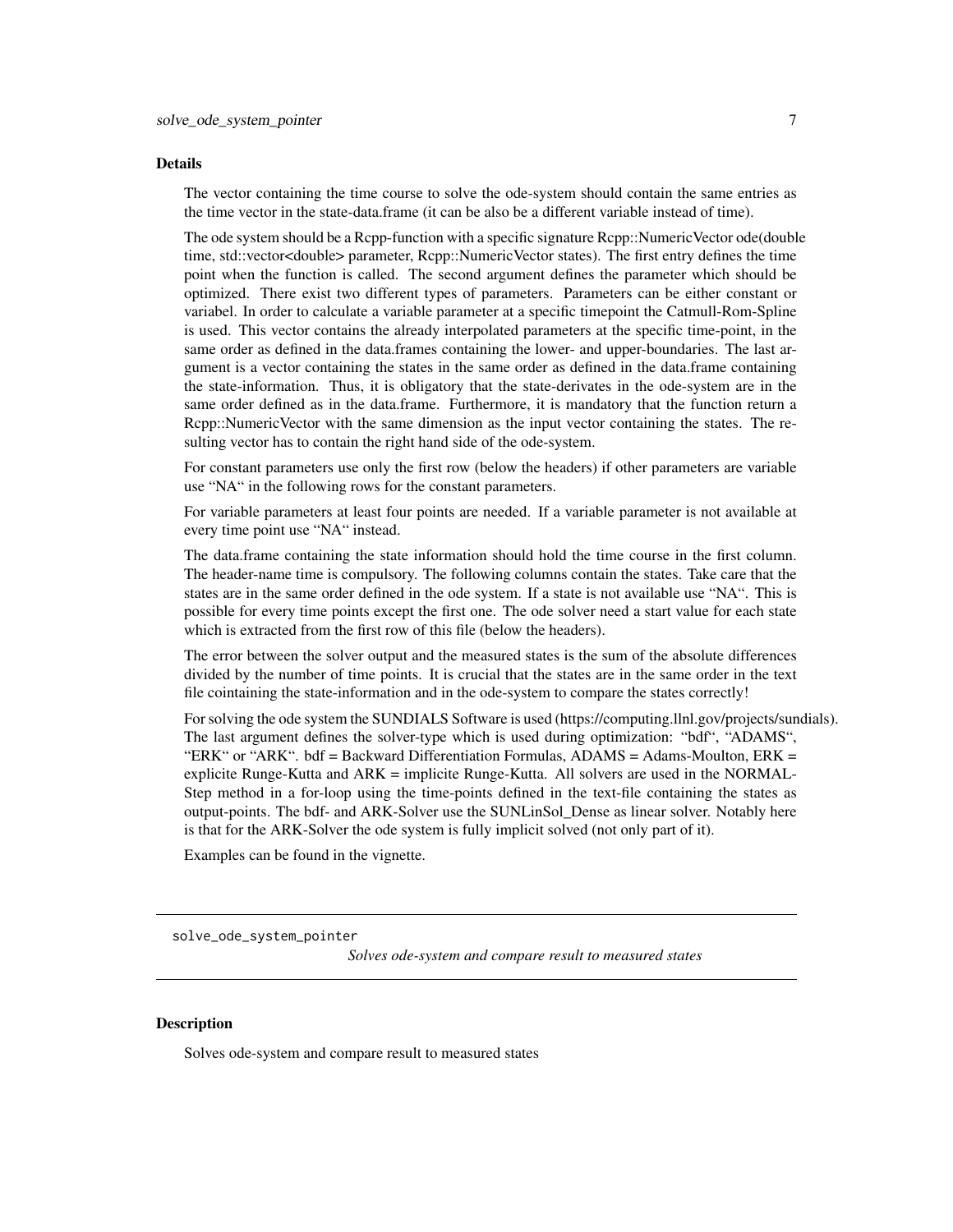#### Usage

```
solve_ode_system_pointer(
  integration_times,
  fctptr,
  relative_tolerance,
  absolute_tolerances,
  start,
  states,
  solvertype
)
```
#### Arguments

| integration_times   |                                                                                                                           |  |
|---------------------|---------------------------------------------------------------------------------------------------------------------------|--|
|                     | a vector containing the time course to solve the ode-system (see Details for more<br>Information)                         |  |
| fctptr              | is a pointer to the ode-system which will be integrated by the solver (see Details<br>for more Information).              |  |
| relative_tolerance  |                                                                                                                           |  |
|                     | a number defining the relative tolerance used by the ode-solver.                                                          |  |
| absolute_tolerances |                                                                                                                           |  |
|                     | a vector containing the absolute tolerance(s) for each state used by the ode-<br>solver.                                  |  |
| start               | a data frame containing a parameter-set (see Details for more Information).                                               |  |
| states              | a data frame containing the predetermined course of the states (see Details for<br>more Information).                     |  |
| solvertype          | a string defining the type of solver which should be used (bdf, ADAMS, ERK)<br>or ARK, see Details for more Information). |  |

#### Details

The vector containing the time course to solve the ode-system should contain the same entries as the time vector in the state-data.frame (it can be also be a different variable instead of time).

The ode system should be of type Rcpp::XPtr<OS>. The OS is predefined in the package. The function should possess the following signature: int ode(double &time, std::vector<double> &parameter, std::vector<double> &states). The first entry defines the time point when the function is called. The second argument defines the parameter which should be optimized. There exist two different types of parameters. Parameters can be either constant or variabel. In order to calculate a variable parameter at a specific timepoint the Catmull-Rom-Spline is used. This vector contains the already interpolated parameters at the specific time-point, in the same order as defined in the data.frames containing the lower- and upper-boundaries. The last argument is a vector containing the states in the same order as defined in the data.frame containing the state-information. Thus, it is obligatory that the state-derivates in the ode-system are in the same order defined as in the data.frame. Within the function the new states have to be saved in the states-vector.

For constant parameters use only the first row (below the headers) if other parameters are variable use "NA" in the following rows for the constant parameters.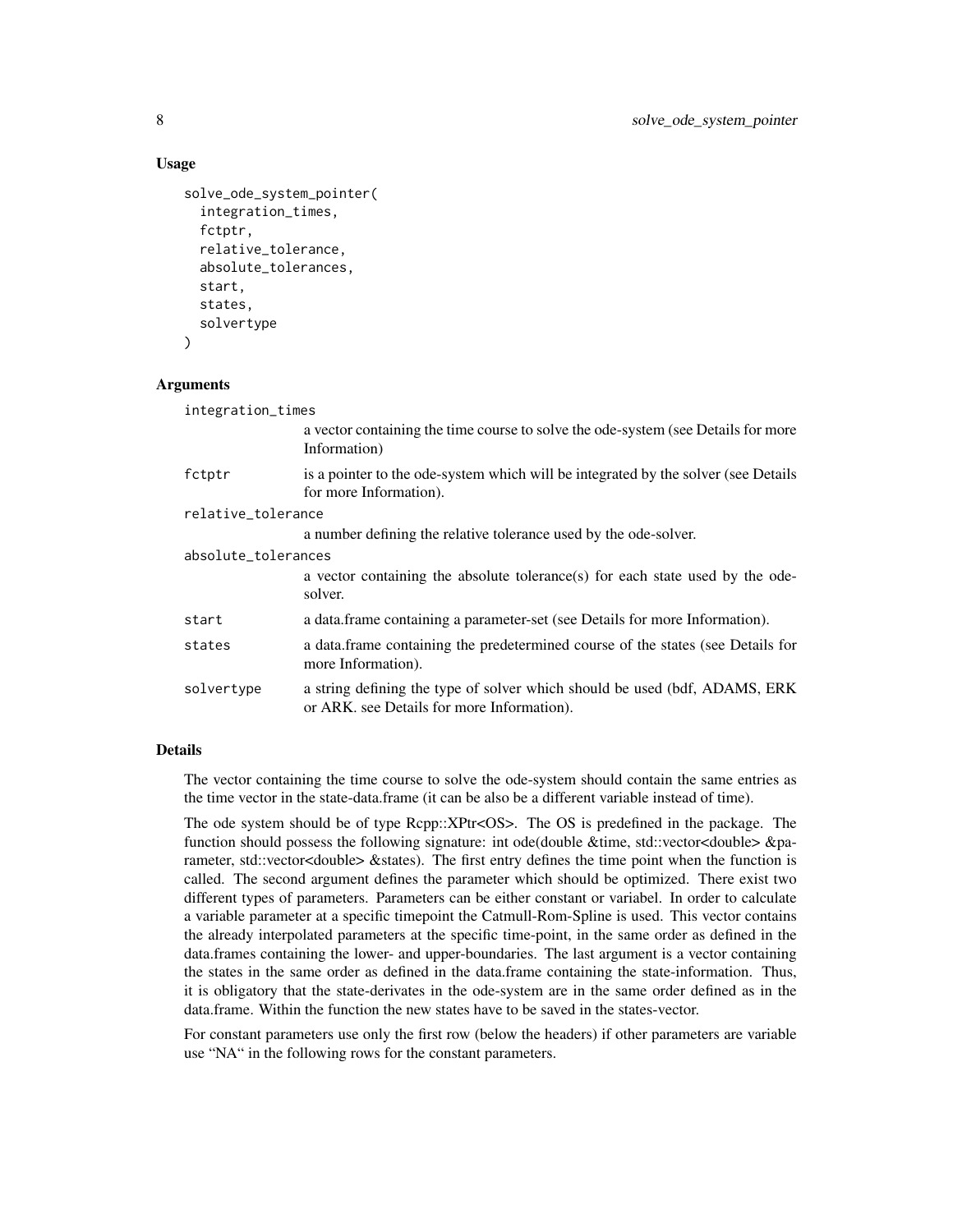For variable parameters at least four points are needed. If a variable parameter is not available at every time point use "NA" instead.

The data.frame containing the state information should hold the time course in the first column. The header-name time is compulsory. The following columns contain the states. Take care that the states are in the same order defined in the ode system. If a state is not available use "NA". This is possible for every time points except the first one. The ode solver need a start value for each state which is extracted from the first row of this file (below the headers).

The error between the solver output and the measured states is the sum of the absolute differences divided by the number of time points. It is crucial that the states are in the same order in the text file cointaining the state-information and in the ode-system to compare the states correctly!

For solving the ode system the SUNDIALS Software is used (https://computing.llnl.gov/projects/sundials). The last argument defines the solver-type which is used during optimization: "bdf", "ADAMS", "ERK" or "ARK". bdf = Backward Differentiation Formulas, ADAMS = Adams-Moulton, ERK = explicite Runge-Kutta and ARK = implicite Runge-Kutta. All solvers are used in the NORMAL-Step method in a for-loop using the time-points defined in the text-file containing the states as output-points. The bdf- and ARK-Solver use the SUNLinSol\_Dense as linear solver. Notably here is that for the ARK-Solver the ode system is fully implicit solved (not only part of it).

Examples can be found in the vignette.